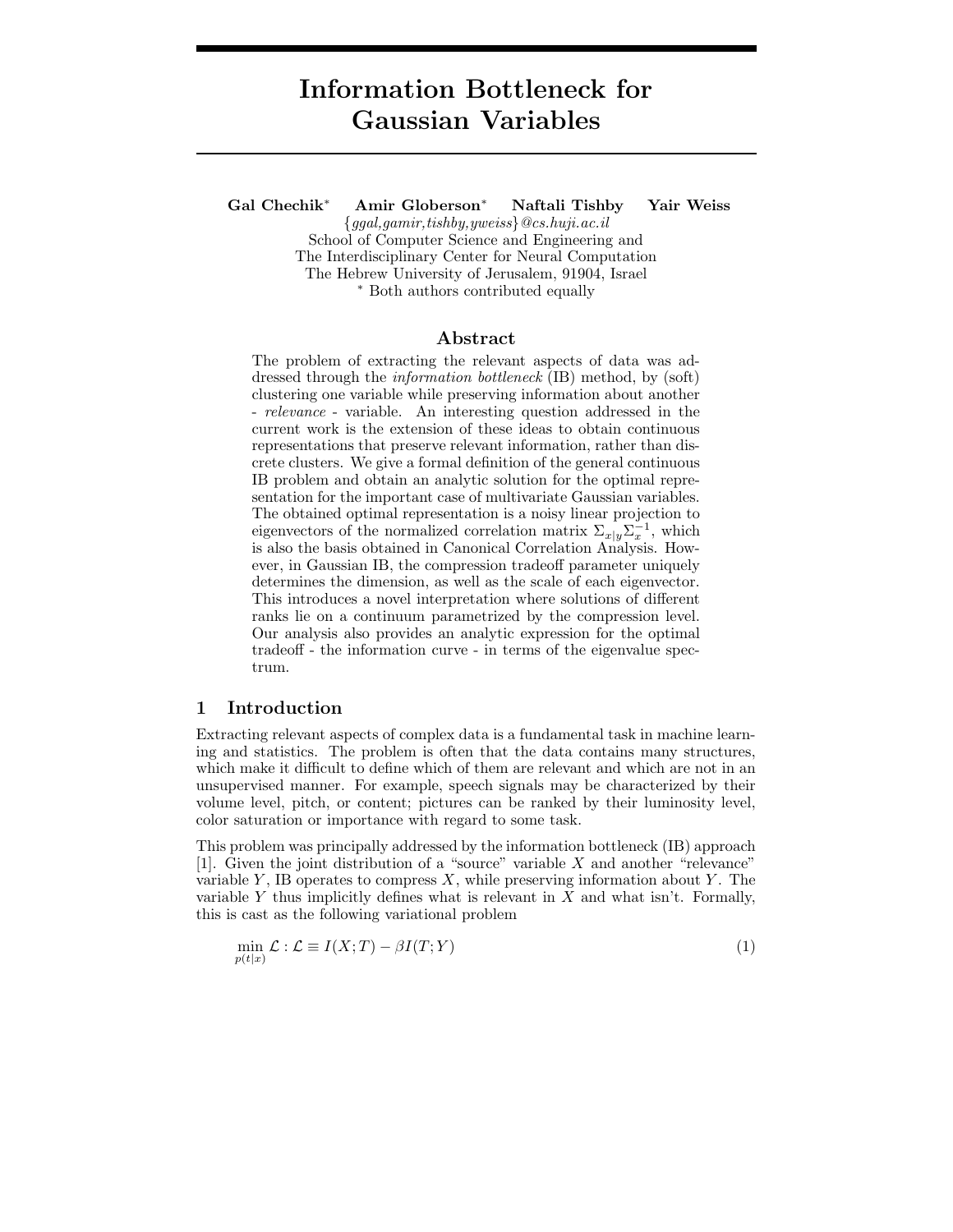where T represents the compression of X via the conditional distributions  $p(t|x)$ , while the information that  $\overline{T}$  maintains on Y is captured by  $p(y|t)$ . The positive parameter  $\beta$  determines the tradeoff between compression and preserved relevant information, as the Lagrange multiplier for the constrained optimization problem  $\min_{p(t|x)} I(X;T) - \beta (I(T;Y) - const).$ 

The information bottleneck approach has been applied so far mainly to categorical variables, with a discrete  $T$  that represents (soft) clusters of  $X$ . It has been proved useful for a range of applications from documents clustering, to gene expression analysis (see [2] for review and references). However, its general information theoretic formulation is not restricted, both in terms of the variables  $X$  and  $Y$ , as well as in the compression variable T. It can be naturally extended to nominal and continuous variables, as well as dimension reduction techniques rather than clustering. This is the goal of the current paper.

The general treatment of IB for continuous  $T$  yields the same set of self-consistent equations obtained already in [1]. But rather than solving them for the distributions  $p(t|x)$ ,  $p(t)$  and  $p(y|t)$  using the generalized Blahut-Arimoto algorithm as proposed there, one can turn them into two coupled eigenvector problems for the logarithmic functional derivatives  $\frac{\delta \log p(x|t)}{\delta t}$  and  $\frac{\delta \log p(y|t)}{\delta t}$ , respectively. Solving these equations, in general, turns out to be a rather difficult challenge. As in many other cases, however, the problem turns out to be analytically tractable when  $X$  and  $Y$  are joint multivariate Gaussian variables, as shown in this paper.

The optimal compression in the Gaussian Information Bottleneck (GIB) is defined in terms of the compression-relevance tradeoff, determined through the parameter β. It turns out to be a noisy linear projection to a subspace whose dimension is determined by the tradeoff parameter  $\beta$ . The subspaces are spanned by the basis vectors obtained in the well known *Canonical Correlation Analysis*  $(CCA)[3]$ method, but the exact nature of the projection is determined in a unique way via the tradeoff parameter  $\beta$ . Specifically, as  $\beta$  increases, additional dimensions are added to the projection variable T, through a series of critical points (structural phase transitions), while at the same time the relative magnitude of each basis vector is rescaled. This process continues until all the relevant information about Y is captured in T. This demonstrates how the IB formalism provides a continuous measure of model complexity in information theoretic terms.

The idea of maximization of relevant information was also taken in the *Imax* framework [4, 5]. In that setting, there are two feed forward networks with inputs  $X_a$ ,  $X_b$ and output neurons  $Y_a, Y_b$ . The output neuron  $Y_a$  serves to define relevance to the output of the neighboring network  $Y_b$ . Formally, The goal is to tune the incoming weights of both output neurons, such that their mutual information  $I(Y_a; Y_b)$  is maximized. An important difference between Imax and the IB setting, is that in the Imax setting,  $I(Y_a; Y_b)$  is invariant to scaling and translation of the Y's since the compression achieved in the mapping  $X_a \to Y_a$  is not modeled explicitly. In contrast, the IB framework aims to characterize the dependence of the solution on the explicit compression term  $I(T; X)$ , which is a scale sensitive measure when the transformation is noisy. This view of compressed representation  $T$  of the inputs  $X$ is useful when dealing with neural systems that are stochastic in nature and limited in their response amplitudes and are thus constrained to finite  $I(T; X)$ .

## 2 Gaussian Information Bottleneck

We now formalize the problem of Information Bottleneck for Gaussian variables. Let  $(X, Y)$  be two jointly Gaussian variables of dimensions  $n_x, n_y$  and denote by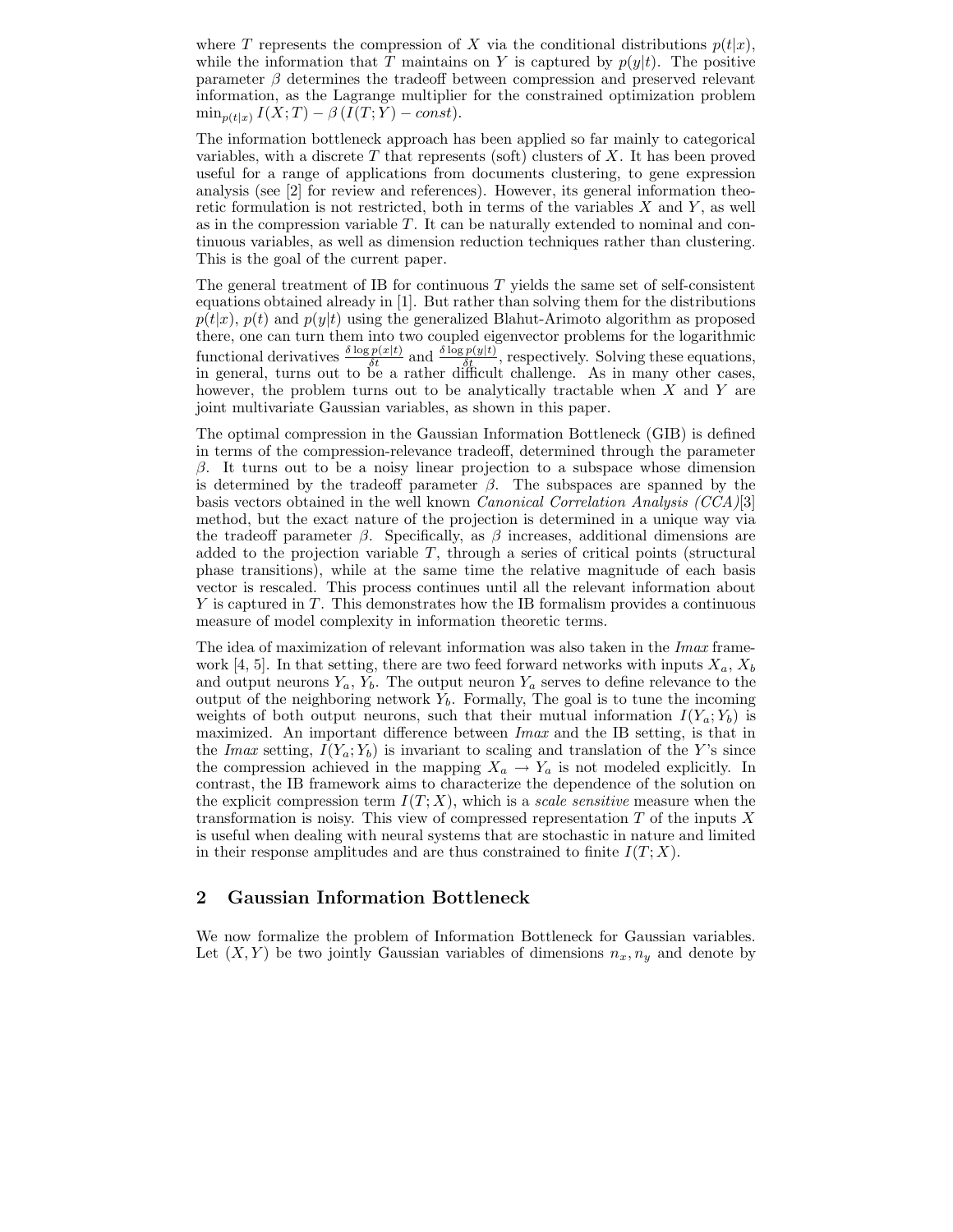$\Sigma_x, \Sigma_y$  the covariance matrices of X, Y and by  $\Sigma_{xy}$  their cross-covariance matrix<sup>1</sup>.

The goal of GIB is to compress the variable  $X$  via a stochastic transformation into another variable  $T \in R^{n_x}$ , while preserving information about Y. With Gaussian X and Y, the optimal T is also jointly Gaussian with X and Y. The intuition is that only second order correlations exist in the joint distribution  $p(X, Y)$ , so that distributions of T with higher order moments do not carry additional information. This can be rigorously shown using an application of the entropy power inequality as in [6], and will be published elsewhere. Note that we do not explicitly limit the dimension of T, since we will show that the effective dimension is determined by the value of  $\beta$ . Since every two random variables X, T with jointly Gaussian distribution can be presented as  $T = AX + \xi$ , where  $\xi \sim N(0, \Sigma_{\xi})$  is another Gaussian that is independent of  $X$ , we formalize the problem as the minimization

$$
\min_{A,\Sigma_{\xi}} \mathcal{L} \equiv I(X;T) - \beta I(T;Y) \tag{2}
$$

over the noisy linear transformations parametrized by the transformation A and noise covariance  $\Sigma_{\xi}$ . T is normally distributed  $T \sim N(0, \Sigma_t)$  with  $\Sigma_t = A\Sigma_x A^T + \Sigma_{\xi}$ .

### 3 The optimal projection

A main result of this paper is the characterization of the optimal  $A, \Sigma_{\xi}$  as a function of  $\beta$ 

**Theorem 3.1** The optimal projection  $T = AX + \xi$  for a given tradeoff parameter  $\beta$  is given by  $\Sigma_{\xi} = I_x$  and

$$
A = \left\{ \begin{array}{ccc} \left[\mathbf{0}^T; \dots; \mathbf{0}^T\right] & 0 \le \beta \le \beta_1^c\\ \left[\alpha_1 \mathbf{v}_1^T, \mathbf{0}^T; \dots; \mathbf{0}^T\right] & \beta_1^c \le \beta \le \beta_2^c\\ \left[\alpha_1 \mathbf{v}_1^T; \alpha_2 \mathbf{v}_2^T; \mathbf{0}^T; \dots, \mathbf{0}^T\right] & \beta_2^c \le \beta \le \beta_3^c\\ \vdots \end{array} \right\} \tag{3}
$$

where  $\{{\bf v}^T_1,{\bf v}^T_2,\ldots,{\bf v}^T_{n_x}\}$  are left eigenvectors of  $\Sigma_{x|y}\Sigma_x^{-1}$  sorted by their corresponding ascending eigenvalues  $\lambda_1, \lambda_2, \ldots, \lambda_{n_x}, \beta_i^c = \frac{1}{1-\lambda_i}$  are critical  $\beta$  values,  $\alpha_i$  are coefficients defined by  $\alpha_i \equiv \frac{\beta(1-\lambda_i)-1}{\lambda_i r_i}$  $\frac{-\lambda_i - 1}{\lambda_i r_i}, r_i \equiv \mathbf{v}_i^T \Sigma_x \mathbf{v}_i, \mathbf{0}^T$  is an  $n_x$  dimensional row vector of zeros, and semicolons separate rows in the matrix A.

This theorem asserts that the optimal projection consists of eigenvectors of  $\Sigma_{x|y} \Sigma_x^{-1}$ , combined in an interesting manner: For  $\beta$  values that are smaller than the smallest critical point  $\beta_1^c$ , compression is more important than any information preservation and the optimal solution is the degenerated one  $A \equiv 0$ . As  $\beta$  is increased, it goes through a series of critical points  $\beta_i^c$ , at each of which another eigenvector of  $\Sigma_{x|y}\Sigma_x^{-1}$  is added to A. Even though the rank of A increases at each of these transition points, it changes smoothly as a function of  $\beta$  since at the critical point  $\beta_i^c$  the coefficient  $\alpha_i$  vanishes. Thus  $\beta$  parameterizes a "continuous rank" of the projection.

To illustrate the form of the solution, we plot the landscape of the target function L together with the solution in a simple problem where  $X \in R^2$  and  $Y \in R$ . In this case A has a single non-zero row, thus A can be thought of as a row vector

<sup>&</sup>lt;sup>1</sup>For simplicity we assume that  $\Sigma_x$ ,  $\Sigma_y$  are full rank, otherwise X, Y can be reduced to the proper dimensionality.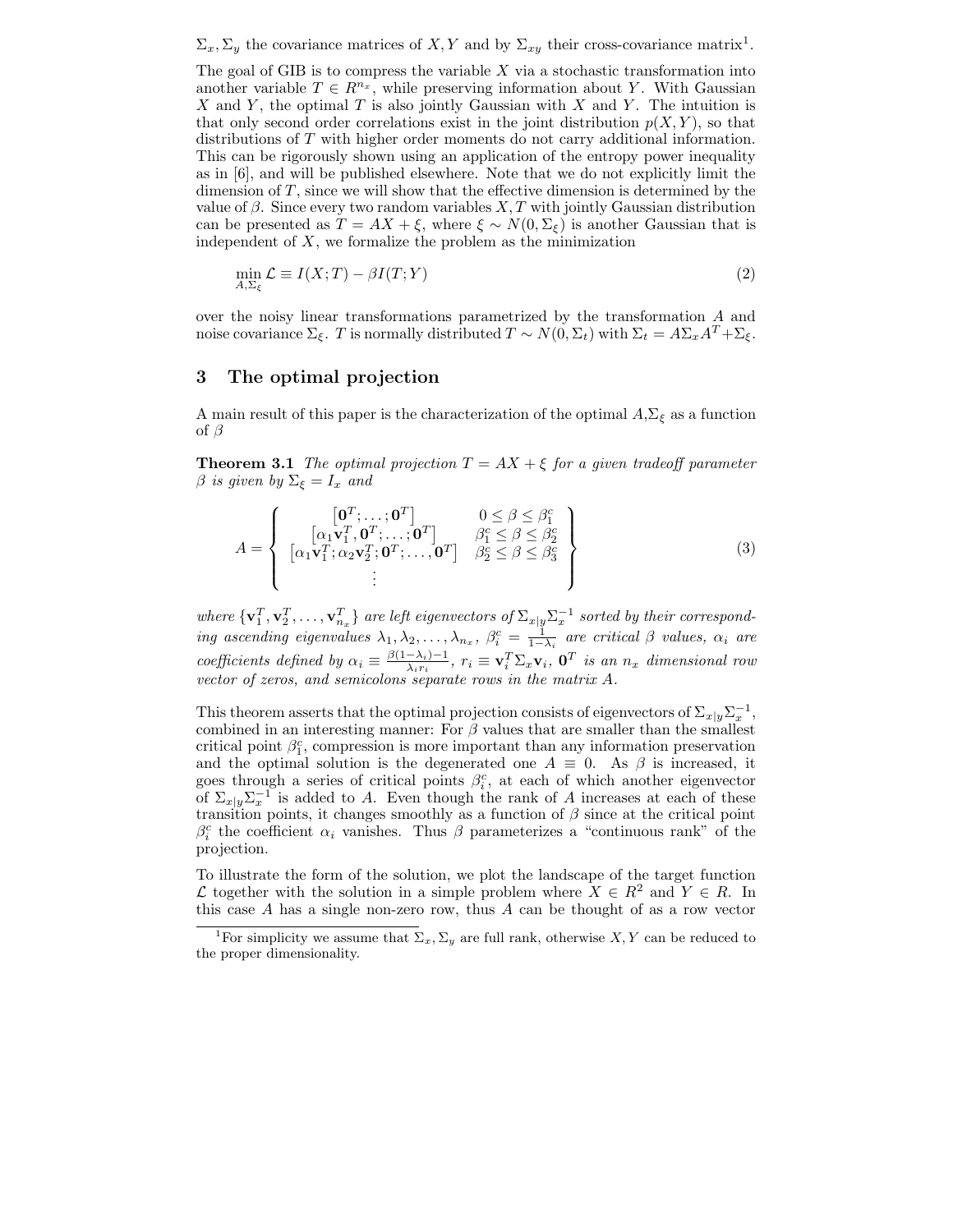**Figure 1.**  $\mathcal{L}$  as a function of all possi-  $\mathbf{A}$ .  $\mathbf{B}$ . ble projections A, for  $A: \mathbb{R}^2 \to \mathbb{R}$ , obtained numerically from Eq. 4. Darkred: low  $\mathcal L$  values; light-yellow: large  $\mathcal{L}$  values.  $\Sigma_{xy} = [0.1 \ 0.2], \Sigma_x = I_2$ . **A.** For  $\beta = 15$ , the optimal solution is the degenerated solution  $A \equiv 0$ . **B.** For β = 100, the eigenvector of  $\Sigma_{x|y} \Sigma_x^{-1}$ with a norm according to theorem 3.1 (superimposed) is optimal.



of length 2, that projects X to a scalar  $A: X \to R$ ,  $T \in R$ . Figure 1 shows the target function  $\mathcal L$  as a function of the projection A. In this example,  $\lambda_1 = 0.95$ , thus  $\beta_1^c = 20$ . Therefor, for  $\beta = 15$  (figure 1A) the zero solution is optimal, but for  $\beta = 100 > \beta^c$  (figure 1B) the corresponding eigenvector is a feasible solution, and the target function manifold contains two mirror minima. As  $\beta$  increases from 0 to  $\infty$ , these two minima, starting as a single unified minimum at zero, split at  $\beta_1^c$ , and then diverge apart to  $\infty$ .

We now turn to prove theorem 3.1<sup>2</sup>. We start by rewriting  $\mathcal{L}$  using the formula for the entropy of a d dimensional Gaussian variable  $h(X) = \frac{1}{2} \log((2\pi e)^d |\Sigma_x|),$ where  $|\cdot|$  denotes a determinant. Using the Schur complement formula to calculate the covariance of the conditional variable  $T|Y$  we have  $\Sigma_{t|y} = \Sigma_t - \Sigma_{ty}\Sigma_y^{-1}\Sigma_{yt} =$  $A\Sigma_{x|y}A^T + \Sigma_{\xi}$ , and the target function (up to a factor of 2) can be written as

$$
\mathcal{L}(A, \Sigma_{\xi}) = (1-\beta) \log |A\Sigma_x A^T + \Sigma_{\xi}| - \log |\Sigma_{\xi}| + \beta \log |A\Sigma_{x|y} A^T + \Sigma_{\xi}|.
$$
 (4)

Although  $\mathcal L$  is a function of both the noise  $\Sigma_{\mathcal E}$  and the projection A, it can be easily shown that for every pair  $(A, \Sigma_{\xi})$ , there is another projection  $\tilde{A} = \sqrt{D^{-1}}V A$  where  $\Sigma_{\xi} = VDV^T$  and  $\mathcal{L}(\tilde{A}, I) = \mathcal{L}(A, \Sigma_{\xi})^3$ . This allows us to simplify the calculations by replacing the noise covariance matrix  $\Sigma_{\xi}$  with the identity matrix.

To identify the minimum of  $\mathcal{L}$  we now differentiate  $\mathcal{L}$  w.r.t. to the projection A using the algebraic identity  $\frac{\delta}{\delta A} \log |ACA^T| = (ACA^T)^{-1} 2AC$  which holds for any symmetric matrix  $C$ . Equating this derivative to zero and rearranging, we obtain necessary conditions for an internal minimum of  $\mathcal L$ 

$$
(\beta - 1)/\beta \left[ (A\Sigma_{x|y}A^T + I_d)(A\Sigma_x A^T + I_d)^{-1} \right] A = A \left[ \Sigma_{x|y} \Sigma_x^{-1} \right] . \tag{5}
$$

Equation 5 shows that the multiplication of  $\Sigma_{x|y} \Sigma_x^{-1}$  by A must reside in the span of the rows of  $A$ . This means that  $A$  should be spanned by up to  $d$  eigenvectors of  $\Sigma_{x|y} \Sigma_x^{-1}$ . We can therefore represent the projection A as a mixture  $A = WV$  where the rows of V are left normalized eigenvectors of  $\Sigma_{x|y} \Sigma_x^{-1}$  and W is a mixing matrix that weights these eigenvectors. In the remainder of this section we characterize the nature of the mixing matrix W.

**Lemma 3.2** The optimal mixing matrix  $W$  is a diagonal matrix of the form

$$
W = diag\left[\sqrt{\frac{\beta(1-\lambda_1)-1}{\lambda_1r_1}}\mathbf{v}_1^T,\dots,\sqrt{\frac{\beta(1-\lambda_k)-1}{\lambda_kr_k}}\mathbf{v}_k^T,\mathbf{0}^T,\dots,\mathbf{0}^T\right]
$$
(6)

<sup>&</sup>lt;sup>2</sup>Further details of the proofs can be found in a technical report  $[7]$ .

<sup>&</sup>lt;sup>3</sup>Although this theorem holds only for full rank  $\Sigma_{\xi}$ , it does not limit the generality of the discussion since low rank matrices yield infinite values of  $\mathcal L$  and are therefore suboptimal.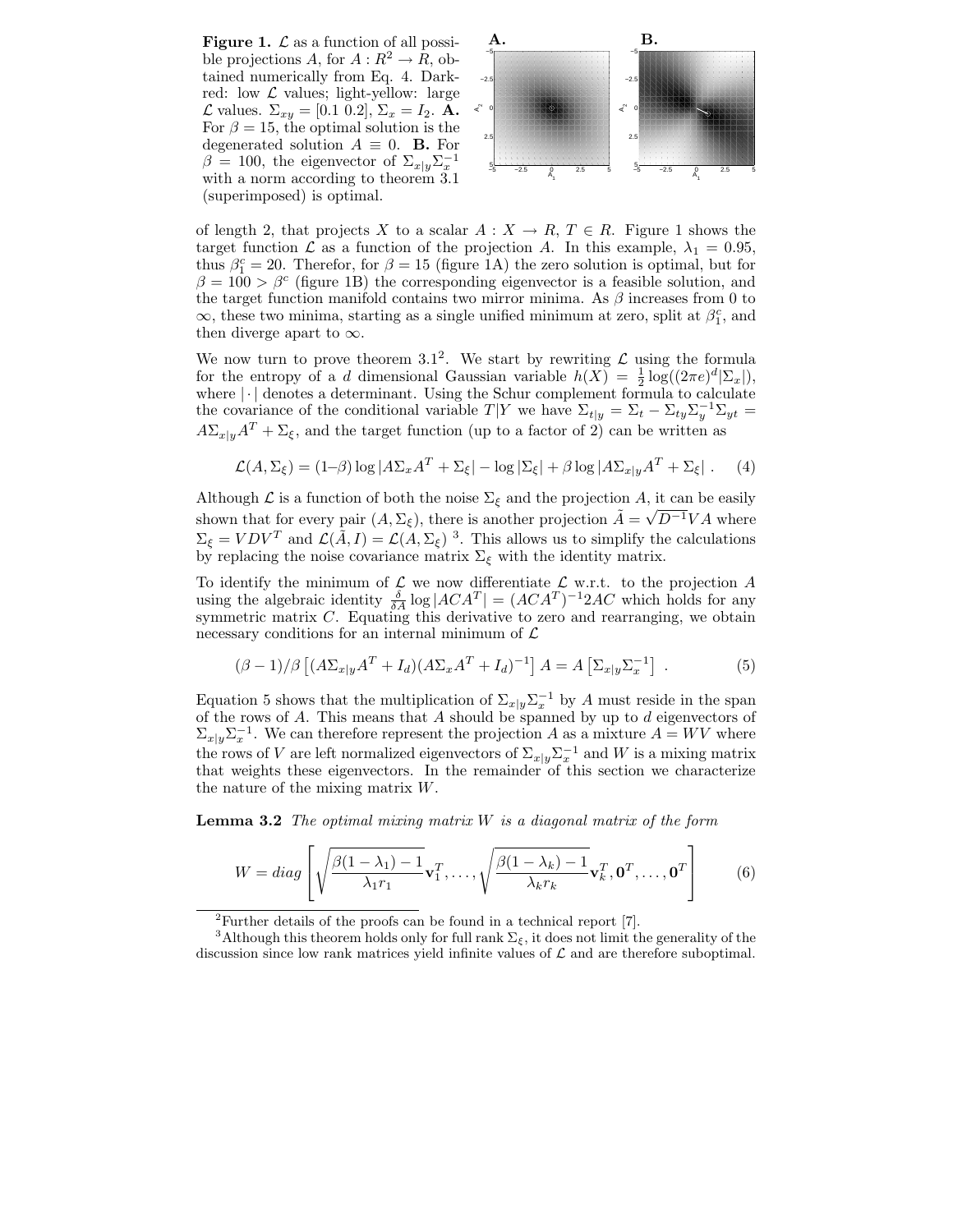where  $\{v_1^T, \ldots, v_k^T\}$  and  $\{\lambda_1, \ldots, \lambda_k\}$  are  $k \leq n_x$  eigenvectors and eigenvalues of  $\Sigma_{x|y} \Sigma_x^{-1}$  with  $\beta_1^c, \ldots, \beta_k^c \leq \beta$ .

**Proof:** We write  $V\Sigma_{x|y}\Sigma_x^{-1} = DV$  where D is a diagonal matrix whose elements are the corresponding eigenvalues, and denote by R the diagonal matrix whose  $i^{th}$ element is  $r_i = \mathbf{v}_i^T \Sigma_x \mathbf{v}_i$ . When  $k = n_x$ , we substitute  $A = W V$  into equation 5, and use the fact that  $W$  is full rank to obtain

$$
WTW = [\beta(I - D) - I](DR)^{-1} . \tag{7}
$$

While this does not uniquely characterize  $W$ , we note that if we substitute  $A$  into the target function in equation 4, and use properties of the eigenvalues, we have

$$
\mathcal{L} = (1 - \beta) \sum_{i=1}^{n} \log (||\mathbf{w}_{i}^{T}||^{2} r_{i} + 1) + \beta \sum_{i=1}^{n} \log (||\mathbf{w}_{i}^{T}||^{2} r_{i} \lambda_{i} + 1)
$$
(8)

where  $||\mathbf{w}_i^T||^2$  is the  $i^{th}$  element of the diagonal of  $W^T W$ . This shows that  $\mathcal{L}$  depends only on the norm of the columns of  $W$ , and all matrices  $W$  that satisfy  $(7)$  yield the same target function. We can therefore choose to take  $W$  to be the diagonal matrix which is the square root of (7)

$$
W = \sqrt{[\beta(I - D) - I][DR)^{-1}} \tag{9}
$$

To prove the case of  $k < n_x$ , consider a matrix W that is a  $k \times k$  matrix padded with zeros, thus it mixes only the first  $k$  eigenvectors. In this case, calculation similar to that above gives the solution A which has  $n_x - k$  zero rows. To complete the proof, it remains to be shown that the above solution capture all extrema points. This point is detailed in [7] due to space considerations.  $\Box$ 

We have thus characterized the set of all minima of  $\mathcal{L}$ , and turn to identify which of them achieve the global minima.

**Corollary 3.3** The global minimum of  $\mathcal{L}$  is obtained with all  $\lambda_i$  satisfying  $\beta > \beta_i^c$ 

**Proof:** Substituting the optimal W of equation 9 into equation 8 yields  $\mathcal{L} = \sum_{i=1}^{k} (\beta - 1) \log \lambda_i + \log(1 - \lambda_i) + f(\beta)$ . Since  $0 \leq \lambda \leq 1$  and  $\beta \geq \frac{1}{1-\lambda}$ ,  $\mathcal{L}$  is minimized by taking all the eigenvalues that satisfy  $\beta > \frac{1}{(1-\lambda_i)}$ .

Taken together, these observations prove that for a given value of  $\beta$ , the optimal projection is obtained by taking all the eigenvectors whose eigenvalues  $\lambda_i$  satisfy  $\beta \geq \frac{1}{1-\lambda_i}$ , and setting their norm according to  $A = WV$ . This completes the proof of theorem 3.1.

#### 4 The GIB Information Curve

The information bottleneck is targeted at characterizing the tradeoff between information preservation (accuracy of relevant predictions) and compression. Interestingly, much of the structure of the problem is reflected in the information curve, namely the *maximal* value of relevant preserved information (accuracy),  $I(T; Y)$ , as a function of the complexity of the representation of X, measured by  $I(T; X)$ . This curve is related to the rate-distortion function in lossy source coding, as well as to the achievability limit in channel coding with side-information [8]. It is shown to be concave in general [9], but its precise functional form depends on the joint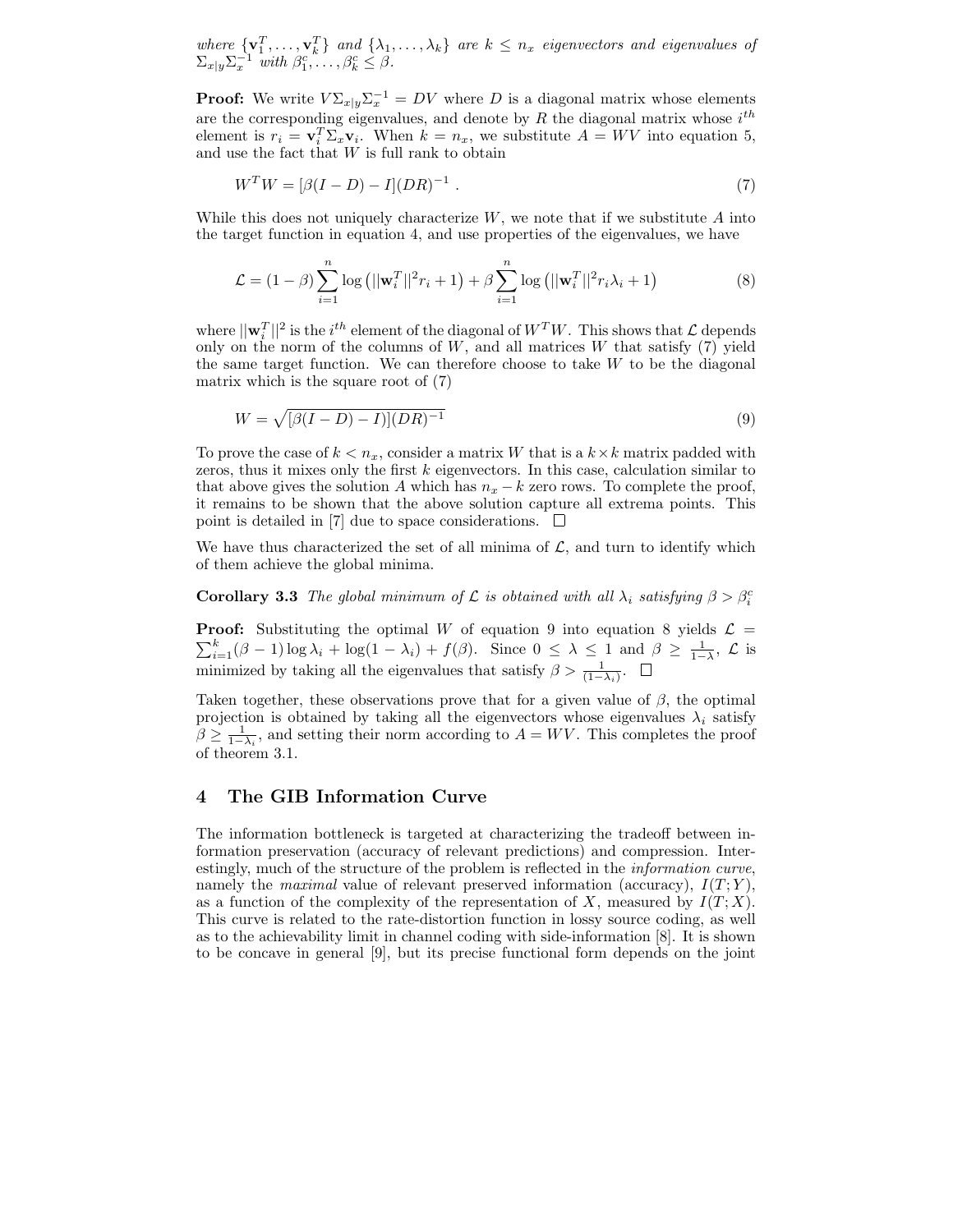

Figure 2. GIB information curve obtained with four eigenvalues  $\lambda_i = 0.1, 0.5, 0.7, 0.9$ . The information at the critical points are designated by circles. For comparison, information curves calculated with smaller number of eigenvectors are also depicted (all curves calculated for  $\beta$  < 1000). The slope of the curve at each point is the corresponding  $\beta^{-1}$ . The tangent at zero, with slope  $\beta^{-1} = 1 - \lambda_1$ , is super imposed on the information curve.

distribution and can reveal properties of the hidden structure of the variables. Analytic forms for the information curve are known only for very special cases, such as Bernoulli variables and some intriguing self-similar distributions. The analytic characterization of the Gaussian IB problem allows us to obtain a closed form expression for the information curve in terms of the relevant eigenvalues.

To this end, we substitute the optimal projection  $A(\beta)$  into  $I(T; X)$  and  $I(T; Y)$ and isolate  $I_{\beta}(T;Y)$  as a function of  $I_{\beta}(T;X)$ 

$$
I_{\beta}(T;Y) = I_{\beta}(T;X) - \frac{n_I}{2} \log \left( \prod_{i=1}^{n_I} (1-\lambda_i)^{\frac{1}{n_I}} + e^{\frac{2I_{\beta}(T;X)}{n_I}} \prod_{i=1}^{n_I} \lambda_i^{\frac{1}{n_I}} \right)
$$
(10)

where the products are over the first  $n_I$  eigenvalues, since these obey the critical  $\beta$ condition, with  $c_{n_I} \leq I_\beta(T; X) \leq c_{n_I+1}$  and  $c_{n_I} = \frac{1}{2} \sum_{i=1}^{n_I-1} \log \frac{\lambda_{n_I}}{\lambda_i} \frac{1-\lambda_i}{1-\lambda_{n_I}}$ .

The GIB curve, illustrated in Figure 2, is continuous and smooth, but is built of several of segments, since as  $I(T; X)$  increases additional eigenvectors are used in the projection. The derivative of the curve is given by  $\beta^{-1}$ , which can be easily shown to be continuous and decreasing, yielding that the GIB information curve is concave everywhere. At each value of  $\tilde{I}(T;X)$  the curve is therefore bounded by a tangent with a slope  $\beta^{-1}(I(T;X))$ . Generally in IB, the data processing inequality yields an upper bound on the slope at the origin,  $\beta^{-1}(0) < 1$ , in GIB we obtain a tighter bound:  $\beta^{-1}(0) < 1 - \lambda_1$ . The asymptotic slope of the curve is always zero, as  $\beta \rightarrow \infty$ , reflecting the law of diminishing return: adding more bits to the description of  $X$  does not provide more accuracy about  $T$ . This interesting relation between the spectral properties of the covariance matrices raises interesting questions for special cases where more can be said about this spectrum, such as for patterns in neural-network learning problems.

#### 5 Relation To Other Works

#### 5.1 Canonical Correlation Analysis and Imax

The GIB projection derived above uses weighted eigenvectors of the matrix  $\Sigma_{x|y}\Sigma_x^{-1} = I_x - \Sigma_{xy}\Sigma_y^{-1}\Sigma_{yx}\Sigma_x^{-1}$ . The same eigenvectors are also used in *Canonical*  $correlations$  Analysis  $\rm (CCA)$  [3], a statistical method that finds linear relations between two variables. CCA aims to find sets of basis vectors for the two variables that maximize the correlation coefficient between the projections of the variables on the basis vectors. The CCA bases are the eigenvectors of the matrices  $\Sigma_y^{-1} \Sigma_{yx} \Sigma_x^{-1} \Sigma_{xy}$ and  $\Sigma_x^{-1} \Sigma_{xy} \Sigma_y^{-1} \Sigma_{yx}$ , and the square roots of their corresponding eigenvalues are termed *canonical correlation coefficients*. CCA was also shown to be a special case of continuous Imax [4, 5].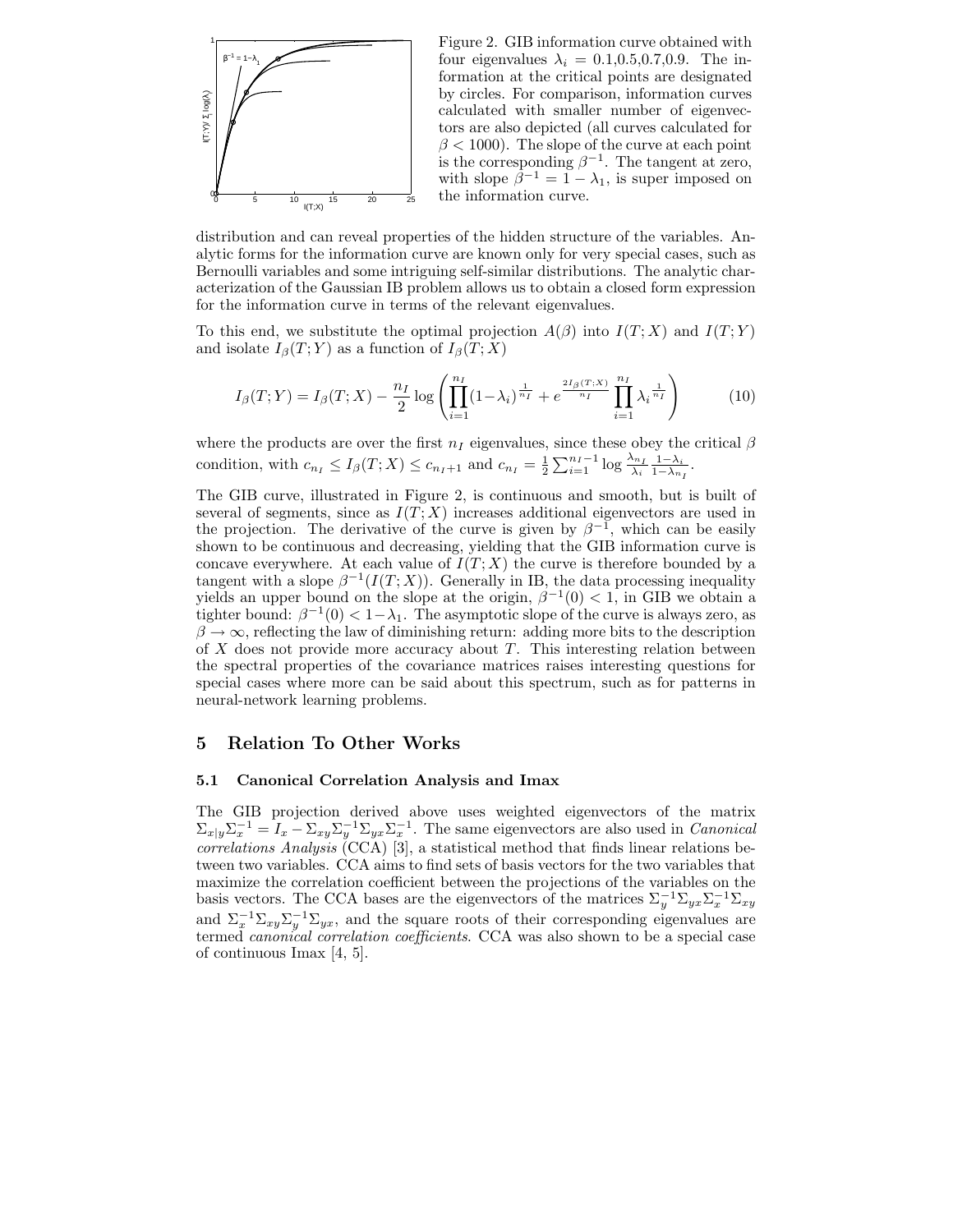Although GIB and CCA involve the spectral analysis of the same matrices, they have some inherent differences. First of all, GIB characterizes not only the eigenvectors but also their norm, in a way that that depends on the trade-off parameter  $\beta$ . Since CCA depends on the correlation coefficient between the compressed (projected) versions of  $X$  and  $Y$ , which is a normalized measure of correlation, it is invariant to a rescaling of the projection vectors. In contrast, for any value of  $\beta$ , GIB will choose one particular rescaling given by equation (4).

While CCA is symmetric (in the sense that both  $X$  and  $Y$  are projected), IB is non symmetric and only the  $X$  variable is compressed. It is therefore interesting that both GIB and CCA use the same eigenvectors for the projection of X.

#### 5.2 Multiterminal information theory

The Information Bottleneck formalism was recently shown [9] to be closely related to the problem of source coding with side information [8]. In the latter, two discrete variables  $X, Y$  are encoded separately at rates  $R_x, R_y$ , and the aim is to use them to perfectly reconstruct  $Y$ . The bounds on the achievable rates in this case were found in [8] and can be obtained from the IB information curve.

When considering continuous variables, lossless compression at finite rates is no longer possible. Thus, mutual information for continuous variables is no longer interpretable in terms of encoding bits, but rather serves as an optimal measure of information between variables. The IB formalism, although coinciding with coding theorems in the discrete case, is more general in the sense that it reflects the tradeoff between compression and information preservation, and is not concerned with exact reconstruction. Such reconstruction can be considered by introducing distortion measures as in [6] but is not relevant for the question of finding representations which capture the information between the variables.

## 6 Discussion

We applied the information bottleneck method to continuous jointly Gaussian variables X and Y, with a continuous representation of the compressed variable  $T$ . We derived an analytic optimal solution as well as a general algorithm for this problem (GIB) which is based solely on the spectral properties of the covariance matrices in the problem. The solution for GIB, characterized in terms of the trade-off parameter β, between compression and preserved relevant information, consists of eigenvectors of the matrix  $\Sigma_{x|y} \Sigma_x^{-1}$ , continuously adding up as weaker compression and more complex models are allowed. We provide an analytic characterization of the information curve, which relates the spectrum to relevant information in an intriguing manner. Besides its clean analytic structure, GIB offers a new way for analyzing empirical multivariate data when only its correlation matrices can be estimated. In thus extends and provides new information theoretic insight to the classical Canonical Correlation Analysis method.

The IB optima are known to obey three self consistent equations, that can be used in an iterative algorithm guaranteed to converge to a local optimum [1]. In GIB, these iterations over the conditional distributions  $p(t|x)$ ,  $p(t)$  and  $p(y|t)$  can be transformed into iterations over the projection parameter A. In this case, the iterative IB algorithm turns into repeated projections on the matrix  $\Sigma_{x|y} \Sigma_x^{-1}$ , as used in power methods for eigenvector calculation. The parameter  $\beta$  determines the scaling of the vectors, such that some of the eigenvectors decay to zero, while the others converge to their value defined in Theorem 3.1.